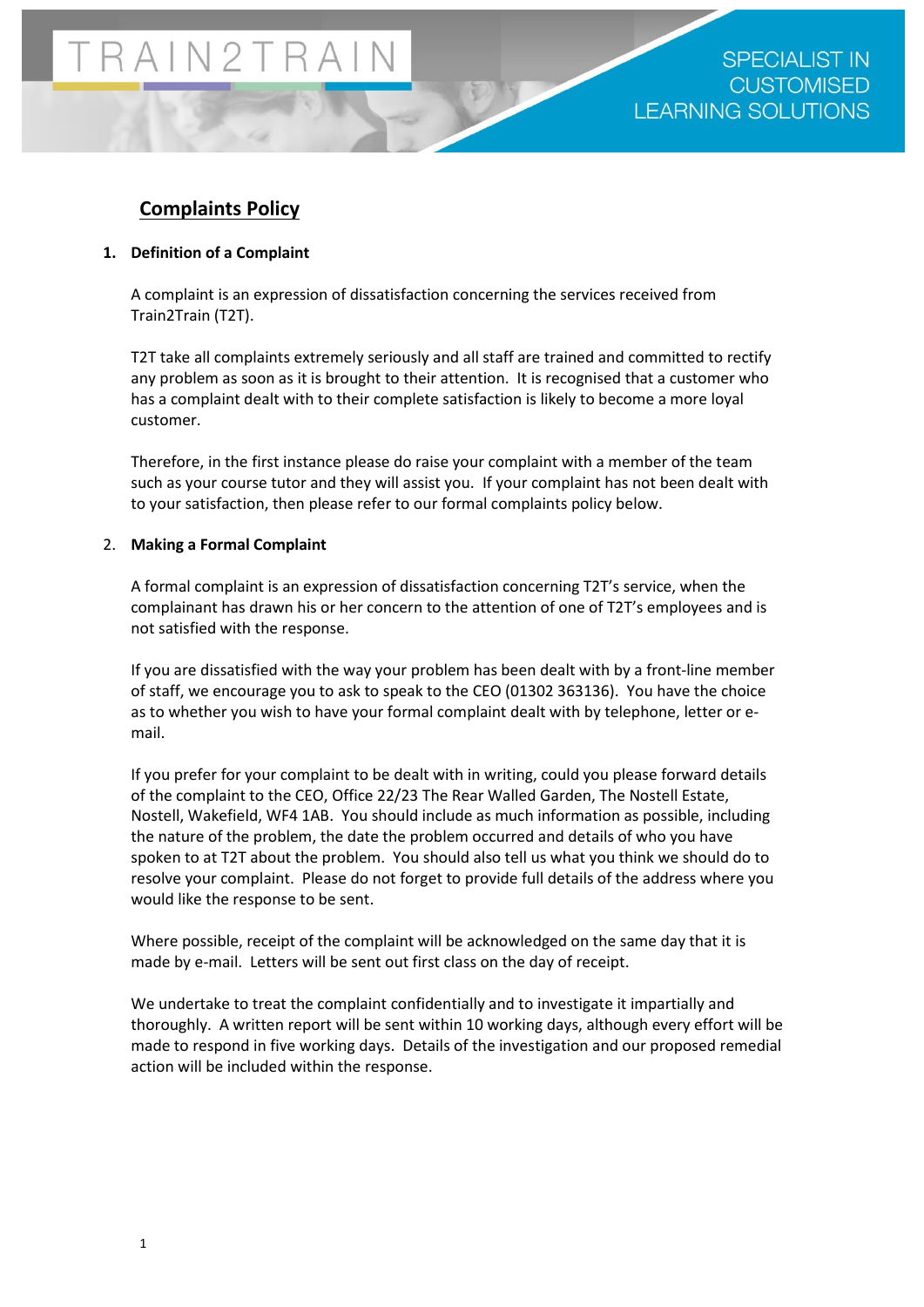Details of all complaints will be kept on the complaint file and used to assist staff training and annual performance appraisals. All records relating to a complaint will be kept for a period, after which they will be destroyed unless they form part of a legal investigation.

T2T staff and complainants will have the right to see any information that is held on them under the Data Access Request – GDPR [your right of](https://www.bing.com/search?q=your+right+of+access&src=IE-SearchBox&FORM=IEMAE2) access - Bing If you are still unhappy with the response you receive from the CEO you may request that the CEO reviews your complaint and the way in which it was dealt with. The CEO will ensure that your complaint has been dealt with fairly in line with our policies and procedures.

You will receive a further written response from the CEO within 10 working days of your appeal being received, although our target is 5 days.

Should you remain dissatisfied then you should forward details of your complaint to the Awarding Organisation (if applicable) to be investigated.

Any complaint, concerns or enquiries regarding an apprenticeship may be escalated to the ESFA. You must contact the ESFA within 12 months after the issue happened. Email or post your complaint to the ESFA complaints team [complaints.ESFA@education.gov.uk](mailto:complaints.ESFA@education.gov.uk)

Complaints team Education and Skills Funding Agency Cheylesmore House Quinton Road Coventry CV1 2WR

Our complaints policy can be found in the learner/apprentice handbook and apprentice commitment statement and on our website [www.train2train.org](http://www.train2train.org/)

Further details can be found by referring to our appeals policy.

#### **Complaints Recording Form**

Many complaints can be sorted out quite simply by discussing the problem with the appropriate staff member. However, if, after discussing your concerns you remain dissatisfied you can make a formal complaint by letter, or e-mail to:

- **Email**: info@train2train.org
- **In writing:** Centre Manager, Office 22/23 The Rear Walled Garden, The
- Nostell Estate, Nostell, Wakefield, WF4 1AB.
- **Email:** complaints.ESFA@education.gov.uk